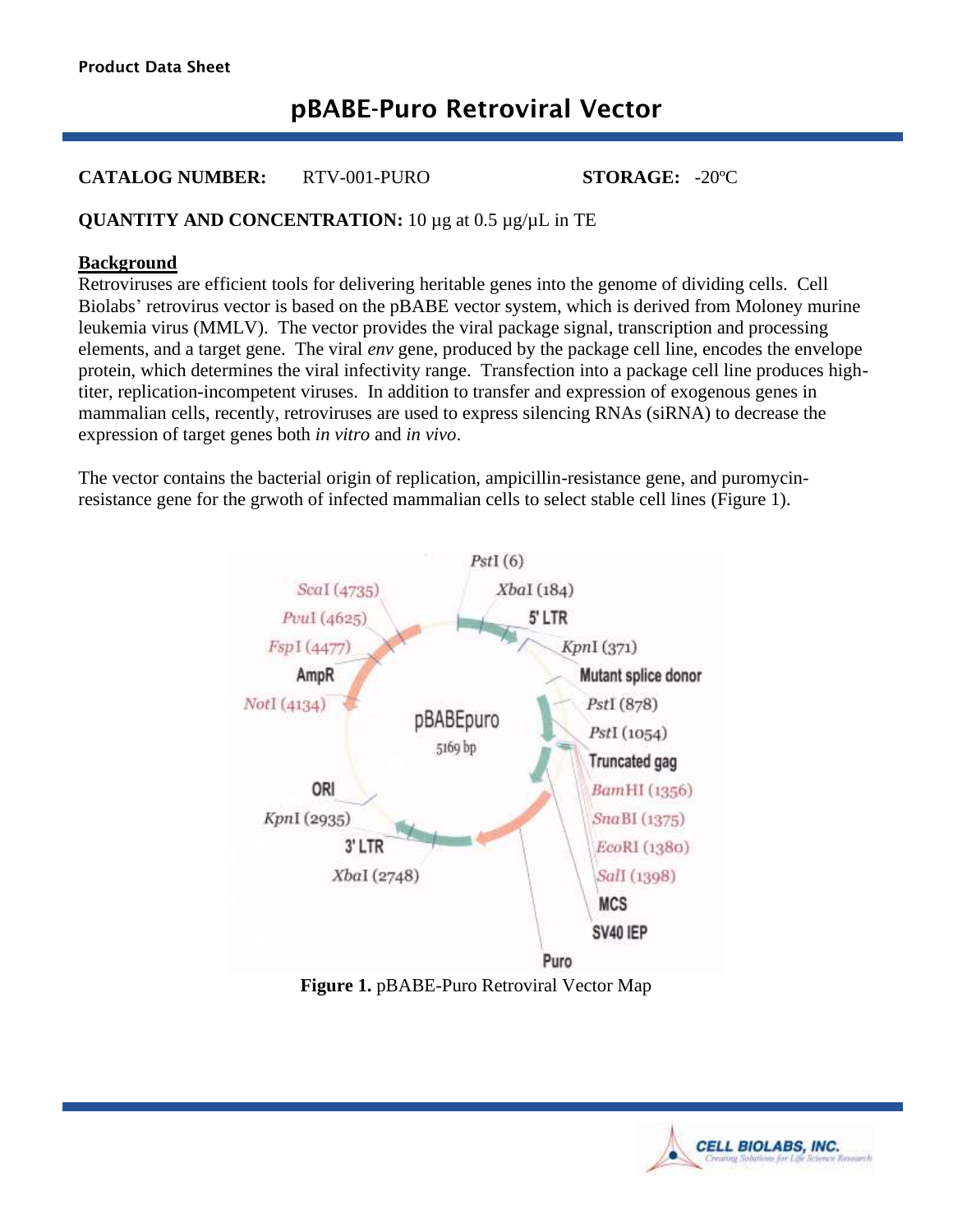#### **Safety Consideration**

Remember that you will be working with samples containing infectious virus. Follow the recommended NIH guidelines for all materials containing BSL-2 organisms. Always wear gloves, use filtered tips and work under a biosafety hood.

# **References**

- 1. Morgenstern, J. P. and H Land. (1990) *Nuc. Acid Res.* 18, 3587-3596.
- 2. Coffin, J. M. and H. E. Varmus, *Retroviruses*, Cold Spring Harbor Press, NY.
- 3. Schuck S, Manninen A, Honsho M, Fullekrug J and Simons K. (2004) *Proc Natl Acad Sci U S A.* 101, 4912-4917.

#### **Recent Product Citations**

- 1. Zhou, H.C. et al. (2021). Dual and opposing roles of the androgen receptor in VETC-dependent and invasion-dependent metastasis of hepatocellular carcinoma. *J Hepatol*. doi: 10.1016/j.jhep.2021.04.053.
- 2. Handa, O. et al. (2021). PDZK1 induces resistance to apoptosis in esophageal adenocarcinoma cells. *Esophagus*. doi: 10.1007/s10388-021-00819-z.
- 3. Yang, C. et al. (2021). Nuclear IGF1R interacts with NuMA and regulates 53BP1‑dependent DNA double‑strand break repair in colorectal cancer. *Oncol Rep*. **46**(2):168. doi: 10.3892/or.2021.8119.
- 4. Keenan, S.N. et al. (2020). Perilipin 5 S155 phosphorylation by PKA is required for the control of hepatic lipid metabolism and glycemic control. *J Lipid Res*. doi: 10.1194/jlr.RA120001126.
- 5. Wu, K.Z.L. et al. (2019). Pathogenic FAM83G palmoplantar keratoderma mutations inhibit the PAWS1:CK1α association and attenuate Wnt signalling. *Wellcome Open Res*. **4**:133. doi: 10.12688/wellcomeopenres.15403.1.
- 6. Wenta, T. et al. (2019). HtrA4 Protease Promotes Chemotherapeutic-Dependent Cancer Cell Death. *Cells*. **8**(10):1112. doi: 10.3390/cells8101112.
- 7. Hatanaka, T. et al. (2019). The neural ELAVL protein HuB enhances endogenous proto-oncogene activation. *Biochem Biophys Res Commun*. pii: S0006-291X(19)31443-3. doi: 10.1016/j.bbrc.2019.07.089.
- 8. Wenta, T. et al. (2019). The HtrA3 protease promotes drug-induced death of lung cancer cells by cleavage of the X-linked inhibitor of apoptosis protein (XIAP). *FEBS J*. doi: 10.1111/febs.14977.
- 9. Katamune, C. et al. (2019). Mutation of the gene encoding the circadian clock component PERIOD2 in oncogenic cells confers chemoresistance by up-regulating the Aldh3a1 gene. *J Biol Chem*. **294**(2):547-558. doi: 10.1074/jbc.RA118.004942.
- 10. Sang, Y. et al. (2018). Snail promotes metastasis of nasopharyngeal carcinoma partly by downregulating TEL2. *Cancer Commun (Lond)*. **38**(1):58. doi: 10.1186/s40880-018-0328-6.
- 11. Hu, H. et al. (2018). Long non-coding RNA XLOC\_000647 suppresses progression of pancreatic cancer and decreases epithelial-mesenchymal transition-induced cell invasion by down-regulating NLRP3. *Mol Cancer*. **17**(1):18. doi: 10.1186/s12943-018-0761-9.
- 12. Fulcher, L.J. et al. (2017). Targeting endogenous proteins for degradation through the affinitydirected protein missile system. *Open Biol*. doi:10.1098/rsob.170066.
- 13. Dong, G. et al. (2017). Crk adaptor proteins regulate CD3ζ chain phosphorylation and TCR/CD3 down-modulation in activated T cells. *Cell Signal.* **36**:117-126.
- 14. Ji, X. et al. (2017). Permissive, in vitro replication of hepatitis B virus genotype E. *J Virol Methods*. **243**:20-24. doi: 10.1016/j.jviromet.2017.01.016.

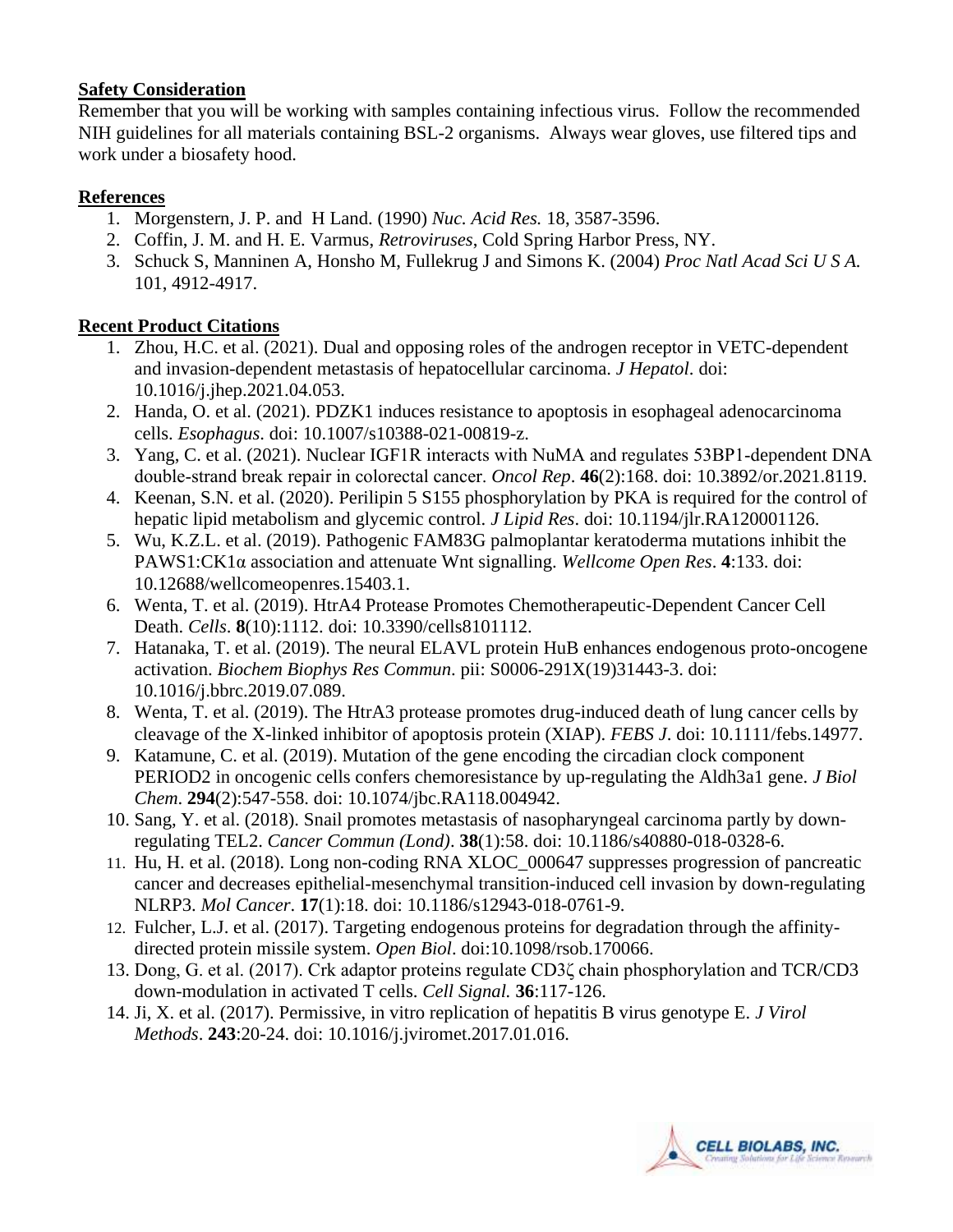- 15. Lin, Y. et al. (2017). SUMO-modified Insulin-Like Growth Factor 1 Receptor (IGF-1R) Increases Cell Cycle Progression and Cell Proliferation. *J Cell Physiol*. doi: 10.1002/jcp.25818.
- 16. Jiang, J. et al. (2016). Overexpression of microRNA-21 strengthens stem cell-like characteristics in a hepatocellular carcinoma cell line. *World J. Surg. Onc.* **14**: 278.
- 17. Fulcher, L.J. et al. (2016). An affinity-directed protein missile system for targeted proteolysis. *Open Biol*. 10.1098/rsob.160255.
- 18. Na, H. N. et al. (2016). E4orf1 enhances glucose uptake independent of proximal insulin signaling. *PLoS One*. **11**:e0161275.
- 19. Kohda, A. et al. (2016). The nuclear protein IκBζ forms a transcriptionally active complex with nuclear factor-κB (NF-κB) p50 and Lcn2 promoter via the N-and C-terminal ankyrin repeat motifs. *J Biol Chem.* doi:10.1074/jbc.M116.719302.
- 20. Mathur, P. S. et al. (2016). Kinase-dependent and-independent roles for PTK6 in colon cancer. *Mol Cancer Res*. doi:10.1158/1541-7786.MCR-15-0450.
- 21. Challita-Eid, P. M. et al. (2016). Enfortumab vedotin antibody–drug conjugate targeting nectin-4 is a highly potent therapeutic agent in multiple preclinical cancer models. *Cancer Res.* **76**:3003- 3013.
- 22. Verhoeven, R. J. et al. (2016). NF-κB signaling regulates expression of Epstein-Barr virus BART microRNAs and long noncoding RNAs in nasopharyngeal carcinoma. *J Virol*. doi:10.1128/JVI.00613-16.
- 23. Endo, S. et al. (2016). TEX101, a glycoprotein essential for sperm fertility, is required for stable expression of Ly6k on testicular germ cells. *Sci Rep*. doi:10.1038/srep23616.
- 24. Hegde, V. et al. (2015). An Adenovirus-derived protein: A novel candidate for anti-diabetic drug development. *Biochimie.* doi:10.1016/j.biochi.2015.12.002.
- 25. Rai, R. et al. (2015). Arginyltransferase suppresses cell tumorigenic potential and inversely correlates with metastases in human cancers. *Oncogene.* doi:10.1038/onc.2015.473.
- 26. Matveeva, E. A. et al. (2015). Vimentin is involved in regulation of mitochondrial motility and membrane potential by Rac1. *Biol Open.* doi: 10.1242/bio.011874.
- 27. Chakroun, I. et al. (2015). Genome-wide association between Six4, MyoD and the histone demethylase Utx during myogenesis. *FASEB J.* doi:10.1096/fj.15-277053.
- 28. Hansen, M. T. et al. (2015). A link between inflammation and metastasis: serum amyloid A1 and A3 induce metastasis, and are targets of metastasis-inducing S100A4. *Oncogene.* **34**:424-435.
- 29. Wei, M. et al. (2015). The over-expression of aquaporin-1 alters erythroid gene expression in human erythroleukemia K562 cells. *Tumour Biol.* **36**:1-12.
- 30. Jiao, H. K. et al. (2015). Prognostic significance of Cbx4 expression and its beneficial effect for transarterial chemoembolization in hepatocellular carcinoma. *Cell Death Disease.* **6**:e1689.

# **Warranty**

These products are warranted to perform as described in their labeling and in Cell Biolabs literature when used in accordance with their instructions. THERE ARE NO WARRANTIES THAT EXTEND BEYOND THIS EXPRESSED WARRANTY AND CELL BIOLABS DISCLAIMS ANY IMPLIED WARRANTY OF MERCHANTABILITY OR WARRANTY OF FITNESS FOR PARTICULAR PURPOSE. CELL BIOLABS*'s* sole obligation and purchaser's exclusive remedy for breach of this warranty shall be, at the option of CELL BIOLABS, to repair or replace the products. In no event shall CELL BIOLABS be liable for any proximate, incidental or consequential damages in connection with the products.

# *This product is for RESEARCH USE ONLY; not for use in diagnostic procedures.*